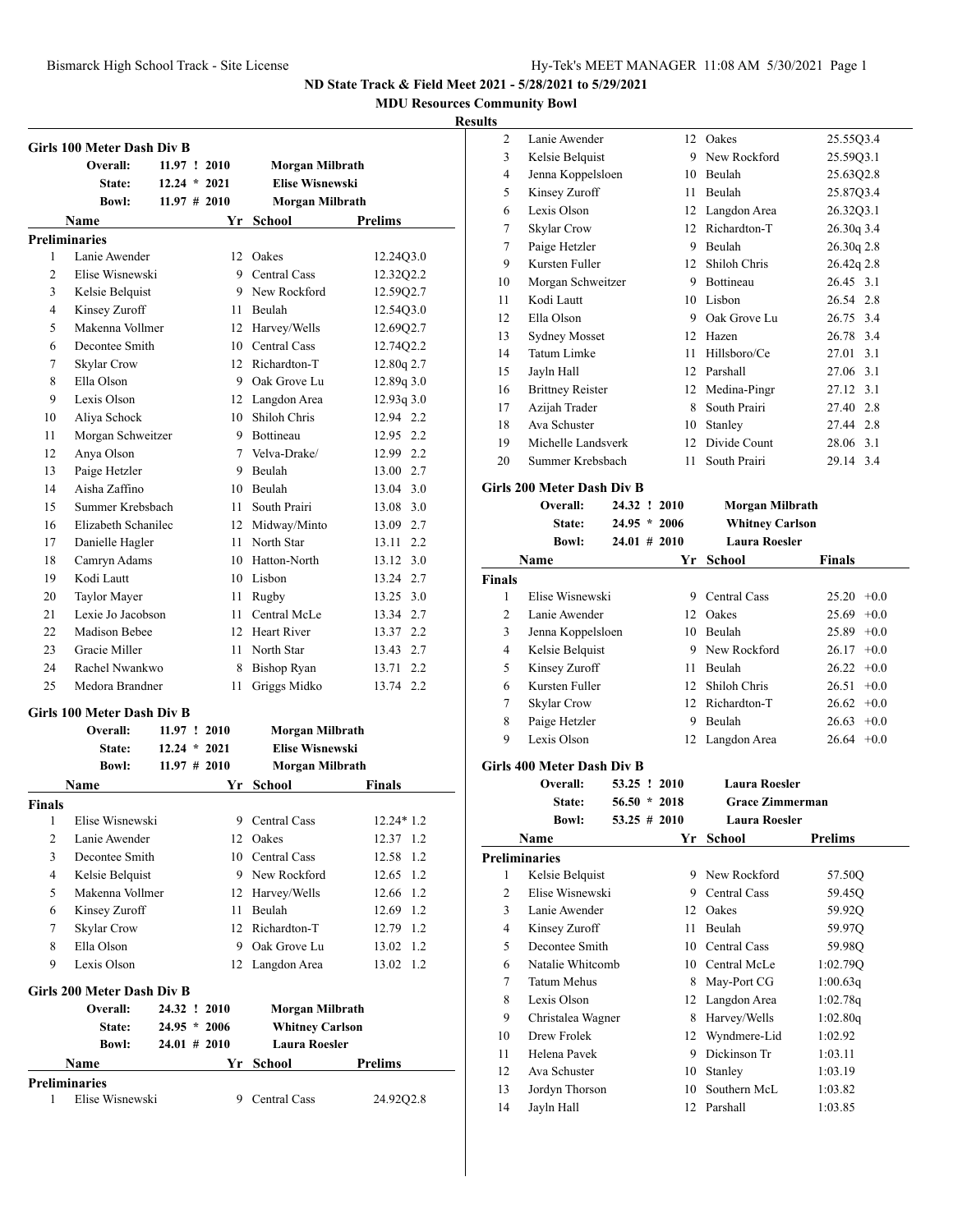**MDU Resources Community Bowl**

|                | Preliminaries  (Girls 400 Meter Dash Div B) |                   |                 |                              |                    |
|----------------|---------------------------------------------|-------------------|-----------------|------------------------------|--------------------|
|                | <b>Name</b>                                 |                   |                 | Yr School                    | <b>Prelims</b>     |
| 15             | Edyn Hoornaert                              |                   | 8               | Carrington                   | 1:03.93            |
| 16             | Sidra Sadowsky                              |                   |                 | 12 Hettinger-Sc              | 1:04.14            |
| 17             | Berkley Lundeen                             |                   | 11              | <b>Bishop Ryan</b>           | 1:04.40            |
| 18             | Emma Weiser                                 |                   | 9               | Linton/HMB                   | 1:05.57            |
| 19             | Elizabeth Fedje                             |                   | $7^{\circ}$     | Drayton/Vall                 | 1:05.76            |
|                |                                             |                   |                 |                              |                    |
|                | Girls 400 Meter Dash Div B                  |                   |                 |                              |                    |
|                | Overall:                                    |                   | 53.25 ! 2010    | <b>Laura Roesler</b>         |                    |
|                | State:                                      |                   | $56.50 * 2018$  | <b>Grace Zimmerman</b>       |                    |
|                | <b>Bowl:</b>                                |                   | $53.25 \# 2010$ | <b>Laura Roesler</b>         |                    |
|                | Name                                        |                   | Yr              | School                       | Finals             |
| <b>Finals</b>  |                                             |                   |                 |                              |                    |
| 1              | Kelsie Belquist                             |                   |                 | 9 New Rockford               | 57.33              |
| $\overline{c}$ | Elise Wisnewski                             |                   |                 | 9 Central Cass               | 59.16              |
| 3              | Lanie Awender                               |                   |                 | 12 Oakes                     | 59.75              |
| 4              | Kinsey Zuroff                               |                   | 11              | Beulah                       | 59.88              |
| 5              | Decontee Smith                              |                   |                 | 10 Central Cass              | 1:00.36            |
| 6              | <b>Tatum Mehus</b>                          |                   | 8               | May-Port CG                  | 1:00.57            |
| 7              | Christalea Wagner                           |                   | 8               | Harvey/Wells                 | 1:01.70            |
| 8              | Lexis Olson                                 |                   | 12              | Langdon Area                 | 1:01.78            |
| 9              | Natalie Whitcomb                            |                   | 10              | Central McLe                 | 1:01.92            |
|                | Girls 800 Meter Run Div B                   |                   |                 |                              |                    |
|                | Overall:                                    | 2:10.78 ! 2008    |                 | <b>Laura Roesler</b>         |                    |
|                | State:                                      | $2:13.46 * 2005$  |                 |                              |                    |
|                |                                             |                   |                 |                              |                    |
|                |                                             |                   |                 | <b>Christine Bruins</b>      |                    |
|                | <b>Bowl:</b>                                | $2:10.78 \# 2008$ |                 | <b>Laura Roesler</b>         |                    |
|                | Name                                        |                   | Yr              | School                       | Finals             |
| <b>Finals</b>  |                                             |                   |                 |                              |                    |
| 1              | <b>Tatum Mehus</b>                          |                   | 8               | May-Port CG                  | 2:20.54            |
| 2              | Drew Frolek                                 |                   |                 | 12 Wyndmere-Lid              | 2:21.41            |
| 3              | Norah Entzi                                 |                   |                 | 10 Edgeley/Kulm              | 2:22.27            |
| 4              | Sidra Sadowsky                              |                   | 12              | Hettinger-Sc                 | 2:23.14            |
| 5              | Hannah Westin                               |                   | 10              | Shiloh Chris                 | 2:24.47            |
| 6              | Brynn Hanson                                |                   |                 | 7 Des-Lacs Bur               | 2:24.56            |
| 7              | <b>Brooklyn Bartsch</b>                     |                   |                 | 9 Rugby                      | 2:24.56            |
| 8              | Jordyn Thorson                              |                   | 10              | Southern McL                 | 2:25.81            |
| 9              | Quinn Neppl                                 |                   | 11              | <b>Benson Count</b>          | 2:26.07            |
| 10             | Olivia Frolek                               |                   | 9               | Wyndmere-Lid                 | 2:26.49            |
| 11             | Taya Hornberger                             |                   | 10              | Central McLe                 | 2:28.29            |
| 12             | Katie Wilhelmi                              |                   | 11              | Stanley                      | 2:28.45            |
| 13             | Brynn Hyttinen                              |                   | 11              | Southern McL                 | 2:30.83            |
| 14             | Keely Arnston                               |                   | 11              | <b>Benson Count</b>          | 2:32.27            |
| 15             | Anna Strand                                 |                   | 11              | May-Port CG                  | 2:33.84            |
| 16             | Ameerah Rosin                               |                   | 9               | <b>Grant County</b>          | 2:33.97            |
| 17             | Mashae Miller                               |                   | 8               | Kenmare/Bowb                 | 2:34.56            |
| 18             | Carlee Sieben                               |                   | 12              | Grafton                      | 2:35.15            |
| 19<br>20       | Jenna Soine<br>Lilly Bohl                   |                   | 10<br>10        | Hatton-North<br>Medina-Pingr | 2:36.53<br>2:49.18 |

|                | Girls 1600 Meter Run Div B |                    |    |                         |          |
|----------------|----------------------------|--------------------|----|-------------------------|----------|
|                | Overall:                   | 4:44.44 ! 1993     |    | <b>Becki Wells</b>      |          |
|                | State:                     | $4:56.96 * 2005$   |    | <b>Lindsay Anderson</b> |          |
|                | <b>Bowl:</b>               | $4:53.76 \# 2016$  |    | <b>Karly Ackley</b>     |          |
|                | Name                       |                    | Yr | School                  | Finals   |
| Finals         |                            |                    |    |                         |          |
| 1              | Hannah Westin              |                    |    | 10 Shiloh Chris         | 5:18.72  |
| 2              | <b>Brooklyn Bartsch</b>    |                    |    | 9 Rugby                 | 5:22.17  |
| 3              | Keely Arnston              |                    |    | 11 Benson Count         | 5:23.65  |
| 4              | Brynn Hanson               |                    |    | 7 Des-Lacs Bur          | 5:25.28  |
| 5              | Jenna Soine                |                    |    | 10 Hatton-North         | 5:25.96  |
| 6              | Ellen Gregoire             |                    |    | 12 Larimore             | 5:28.06  |
| 7              | Jordyn Thorson             |                    |    | 10 Southern McL         | 5:28.69  |
| 8              | Anna Strand                |                    | 11 | May-Port CG             | 5:30.44  |
| 9              | Drew Frolek                |                    |    | 12 Wyndmere-Lid         | 5:31.04  |
| 10             | Norah Entzi                |                    | 10 | Edgeley/Kulm            | 5:31.08  |
| 11             | Peyton Gette               |                    |    | 9 Kindred               | 5:32.27  |
| 12             | Sidra Sadowsky             |                    |    | 12 Hettinger-Sc         | 5:35.30  |
| 13             | Olivia Frolek              |                    | 9  | Wyndmere-Lid            | 5:36.06  |
| 14             | Hannah Senechal            |                    | 7  | Rugby                   | 5:36.79  |
| 15             | Madison Lauf               |                    |    | 11 Des-Lacs Bur         | 5:36.90  |
| 16             | Maycie Talbott             |                    |    | 7 South Prairi          | 5:38.72  |
| 17             | Lexi Huntimer              |                    | 9  | Beulah                  | 5:38.93  |
| 18             | Annika Stroh               |                    |    | 9 Sargent Coun          | 5:39.42  |
| 19             | Madison Johnson            |                    |    | 9 Carrington            | 5:41.28  |
| 20             | Ally Goodmanson            |                    |    | 9 Kindred               | 5:42.09  |
| 21             | Quinn Neppl                |                    |    | 11 Benson Count         | 5:43.02  |
| 22             | Mallory Alfson             |                    |    | 9 Hillsboro/Ce          | 5:46.16  |
| 23             | Carlee Sieben              |                    |    | 12 Grafton              | 5:46.60  |
| 24             | Mya Meyer                  |                    |    | 10 Grant County         | 5:47.36  |
| 25             | Kari Patterson             |                    |    | 8 Southern McL          | 5:50.57  |
| 26             | Grace Ray                  |                    |    | 7 Grafton               | 5:51.36  |
| 27             | Emma Wheeling              |                    |    | 10 New Town             | 5:53.17  |
| 28             | Abby Hardersen             |                    |    | 8 Killdeer              | 5:56.18  |
| 29             | Dreah Frolek               |                    | 11 | Wyndmere-Lid            | 6:24.17  |
|                | Girls 3200 Meter Run Div B |                    |    |                         |          |
|                | Overall:                   | 10:32.86 ! 2016    |    | <b>Karly Ackley</b>     |          |
|                | State:                     | 10:36.95 * 2004    |    | Krista Anderson         |          |
|                | <b>Bowl:</b>               | $10:32.86 \# 2016$ |    | <b>Karly Ackley</b>     |          |
|                | Name                       |                    | Yr | School                  | Finals   |
| Finals         |                            |                    |    |                         |          |
| 1              | Brynn Hanson               |                    | 7  | Des-Lacs Bur            | 11:31.35 |
| $\overline{c}$ | Keely Arnston              |                    | 11 | <b>Benson Count</b>     | 11:34.44 |
| 3              | Hannah Westin              |                    | 10 | Shiloh Chris            | 11:35.84 |
| $\overline{4}$ | Jenna Soine                |                    | 10 | Hatton-North            | 11:37.65 |
| 5              | Ellen Gregoire             |                    |    | 12 Larimore             | 11:41.02 |
| 6              | Hannah Senechal            |                    | 7  | Rugby                   | 11:48.92 |
| 7              | <b>Brooklyn Bartsch</b>    |                    | 9  | Rugby                   | 11:51.29 |
| 8              | Ally Goodmanson            |                    | 9  | Kindred                 | 11:53.68 |
| 9              | Amelia Shepard             |                    | 9  | Rugby                   | 11:57.80 |
| 10             | Kenadie Pazdernik          |                    | 8  | Carrington              | 12:06.09 |
| 11             | Maycie Talbott             |                    | 7  | South Prairi            | 12:06.30 |
| 12             | Peyton Gette               |                    |    | 9 Kindred               | 12:18.32 |
| 13             | Chloe Heinz                |                    |    | 12 New Rockford         | 12:19.08 |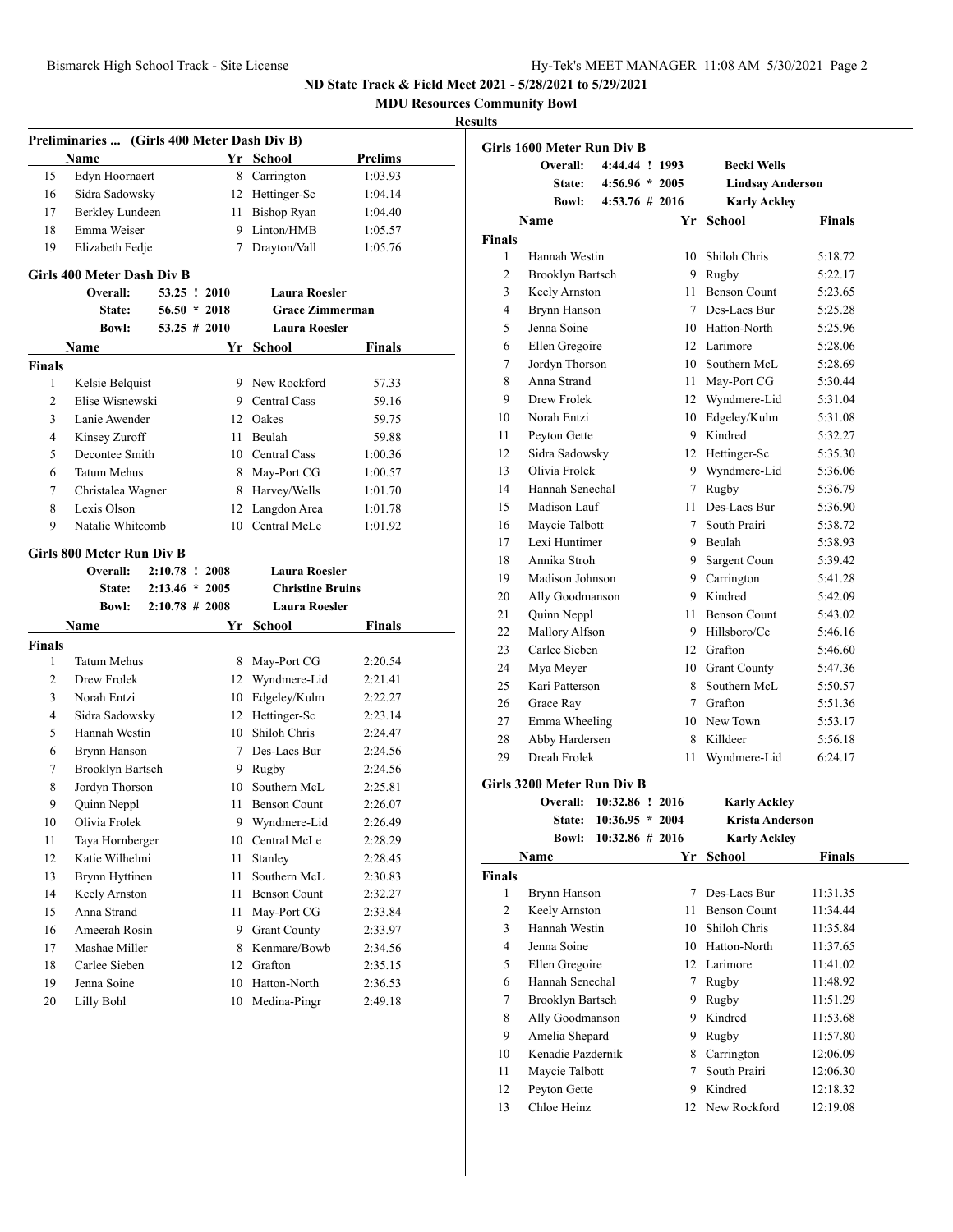**MDU Resources Community Bowl**

| Finals  (Girls 3200 Meter Run Div B) |                                      |                 |      |                        |                |  |
|--------------------------------------|--------------------------------------|-----------------|------|------------------------|----------------|--|
|                                      | Name                                 |                 |      | Yr School              | Finals         |  |
| 14                                   | Emma Wheeling                        |                 |      | 10 New Town            | 12:22.13       |  |
| 15                                   | Carlee Sieben                        |                 |      | 12 Grafton             | 12:22.25       |  |
| 16                                   | Annika Stroh                         |                 | 9    | Sargent Coun           | 12:22.53       |  |
| 17                                   | Kari Patterson                       |                 | 8    | Southern McL           | 12:22.75       |  |
| 18                                   | Jada Erie                            |                 |      | 11 Dickinson Tr        | 12:38.43       |  |
| 19                                   | Sophie Olsonawski                    |                 |      | 9 Mott/Regent-         | 12:52.59       |  |
| 20                                   | Emery Holland                        |                 |      | 8 Central Cass         | 12:53.25       |  |
| 21                                   | Ruby Nasset                          |                 |      | 7 Mott/Regent-         | 12:57.42       |  |
| 22                                   | Paige Goodsell                       |                 | 11   | Midway/Minto           | 12:58.70       |  |
| 23                                   | Baylee Lura                          |                 | 10   | Carrington             | 13:07.68       |  |
|                                      | <b>Girls 100 Meter Hurdles Div B</b> |                 |      |                        |                |  |
|                                      | Overall:                             | 14.33 ! 2005    |      | <b>Whitney Carlson</b> |                |  |
|                                      | State:                               | $14.33 * 2005$  |      | <b>Whitney Carlson</b> |                |  |
|                                      | <b>Bowl:</b>                         | $14.33 \# 2004$ |      | <b>Whitney Carlson</b> |                |  |
|                                      | Name                                 |                 | Yr   | School                 | <b>Prelims</b> |  |
|                                      | <b>Preliminaries</b>                 |                 |      |                        |                |  |
| 1                                    | Dedra Wood                           |                 |      | 9 Shiloh Chris         | 16.08Q4.9      |  |
| 2                                    | Jenna Koppelsloen                    |                 |      | 10 Beulah              | 16.12Q2.9      |  |
| 3                                    | Karli Klein                          |                 |      | 10 Garrison            | 16.20Q3.7      |  |
| $\overline{4}$                       | Kyra Haecherl                        |                 |      | 9 Lisbon               | 16.19Q2.9      |  |
| 5                                    | Ashley Martodam                      |                 |      | 8 Rugby                | 16.44Q3.7      |  |
| 6                                    | Zoey Heid                            |                 |      | 10 Grant County        | 16.5204.9      |  |
| 7                                    | Emma Muggli                          |                 |      | 10 Oakes               | 16.48q 2.9     |  |
| 8                                    | MaryJane Mayer                       |                 | 11 - | Mott/Regent-           | 16.57q 3.7     |  |
| 9                                    | Rebekah Wells                        |                 | 11 - | Langdon Area           | 16.71q 2.9     |  |
| 10                                   | Paige Priewe                         |                 |      | 12 Central Cass        | 16.79 3.7      |  |
| 11                                   | Marlee Hetletved                     |                 |      | 11 Langdon Area        | 16.82 4.9      |  |
| 12                                   | Kathryn Bradner                      |                 |      | 10 May-Port CG         | 16.98 4.9      |  |
| 13                                   | MaKayla Allmaras                     |                 |      | 9 Northern Cas         | 17.05 4.9      |  |
| 14                                   | Maggie Hauk                          |                 |      | 10 Trenton             | 17.12 4.9      |  |
| 15                                   | Paige Erhardt                        |                 |      | 12 Hazen               | 17.22 3.7      |  |
| 16                                   | Katie Mack                           |                 | 11   | Velva-Drake/           | 17.33 3.7      |  |
| 17                                   | Macey Moore                          |                 |      | 10 Des-Lacs Bur        | 17.69 2.9      |  |
| 18                                   | Anna Clements                        |                 |      | 12 Rugby               | 22.18 2.9      |  |
| $\overline{a}$                       | Haley Wolsky                         |                 | 10   | Carrington             | FS 4.9         |  |
|                                      |                                      |                 |      |                        |                |  |
|                                      | <b>Girls 100 Meter Hurdles Div B</b> |                 |      |                        |                |  |
|                                      | Overall:                             | 14.33 ! 2005    |      | <b>Whitney Carlson</b> |                |  |
|                                      | State:                               | $14.33 * 2005$  |      | <b>Whitney Carlson</b> |                |  |
|                                      | <b>Bowl:</b>                         | $14.33 \# 2004$ |      | <b>Whitney Carlson</b> |                |  |
|                                      | Name                                 |                 | Yr   | <b>School</b>          | Finals         |  |
| <b>Finals</b>                        |                                      |                 |      |                        |                |  |
| 1                                    | Dedra Wood                           |                 | 9.   | Shiloh Chris           | 15.80<br>1.8   |  |
| 2                                    | Karli Klein                          |                 |      | 10 Garrison            | 16.00<br>1.8   |  |
| 3                                    | Jenna Koppelsloen                    |                 |      | 10 Beulah              | 1.8<br>16.02   |  |
| 4                                    | Ashley Martodam                      |                 |      | 8 Rugby                | 16.37<br>1.8   |  |
| 5                                    | Emma Muggli                          |                 |      | 10 Oakes               | 16.43<br>1.8   |  |
| 6                                    | Zoey Heid                            |                 |      | 10 Grant County        | 16.58<br>1.8   |  |
| 7                                    | Kyra Haecherl                        |                 |      | 9 Lisbon               | 16.59<br>1.8   |  |
| 8                                    | MaryJane Mayer                       |                 | 11   | Mott/Regent-           | 16.72<br>1.8   |  |
| 9                                    | Rebekah Wells                        |                 | 11   | Langdon Area           | 18.15<br>1.8   |  |

|                | <b>Girls 300 Meter Hurdles Div B</b> |                  |                        |                |
|----------------|--------------------------------------|------------------|------------------------|----------------|
|                | Overall:                             | 42.26 ! 2006     | <b>Whitney Carlson</b> |                |
|                | State:                               | $42.26 * 2006$   | <b>Whitney Carlson</b> |                |
|                | <b>Bowl:</b>                         | $42.26 \pm 2006$ | <b>Whitney Carlson</b> |                |
|                | Name                                 | Yr               | <b>School</b>          | <b>Prelims</b> |
|                | <b>Preliminaries</b>                 |                  |                        |                |
| 1              | Kelsie Belquist                      |                  | 9 New Rockford         | 45.24Q         |
| $\overline{c}$ | Emma Muggli                          | 10.              | Oakes                  | 46.44Q         |
| 3              | Lexis Olson                          |                  | 12 Langdon Area        | 47.01Q         |
| 4              | Zoey Heid                            |                  | 10 Grant County        | 47.88Q         |
| 5              | Ashley Martodam                      |                  | 8 Rugby                | 47.93Q         |
| 6              | <b>Brittney Reister</b>              | 12               | Medina-Pingr           | 48.93Q         |
| 7              | Hannah Frank                         |                  | 10 Mott/Regent-        | 48.32q         |
| 8              | Paige Erhardt                        |                  | 12 Hazen               | 48.34q         |
| 9              | Anna Berg                            | 11 -             | Kindred                | 48.58q         |
| 10             | Berkley Lundeen                      | 11               | Bishop Ryan            | 48.75          |
| 11             | Azijah Trader                        | 8                | South Prairi           | 49.34          |
| 12             | Esmeralda Madrigal                   |                  | 12 Bowman Count        | 49.67          |
| 13             | Karli Klein                          |                  | 10 Garrison            | 49.90          |
| 14             | Dedra Wood                           |                  | 9 Shiloh Chris         | 50.30          |
| 15             | Molly Musland                        |                  | 11 LaMoure/Lite        | 50.44          |
| 16             | Sophia Headley                       |                  | 8 Bowman Count         | 50.88          |
| 17             | Mya Schroeder                        |                  | 10 Carrington          | 51.38          |
| 18             | Elizabeth Fedje                      | 7                | Drayton/Vall           | 51.92          |
| 19             | Alexis Fike                          | 11               | Harvey/Wells           | 52.56          |
| 20             | Kathryn Bradner                      | 10               | May-Port CG            | 53.09          |
| 21             | Larissa Arnold                       | 10               | Harvey/Wells           | 53.59          |
|                | <b>Girls 300 Meter Hurdles Div B</b> |                  |                        |                |
|                | Overall:                             | 42.26 ! 2006     | <b>Whitney Carlson</b> |                |
|                | <b>State:</b>                        | $42.26 * 2006$   | <b>Whitney Carlson</b> |                |
|                | <b>Bowl:</b>                         | $42.26 \pm 2006$ | <b>Whitney Carlson</b> |                |
|                | Name                                 | Yr               | <b>School</b>          | <b>Finals</b>  |

| Name   |                         | Yr  | School              | <b>Finals</b> |  |
|--------|-------------------------|-----|---------------------|---------------|--|
| Finals |                         |     |                     |               |  |
| 1      | Kelsie Belquist         | 9   | New Rockford        | 44.41         |  |
| 2      | Lexis Olson             |     | 12 Langdon Area     | 45.08         |  |
| 3      | Emma Muggli             | 10  | Oakes               | 46.76         |  |
| 4      | Ashley Martodam         | 8   | Rugby               | 47.31         |  |
| 5      | Zoey Heid               | 10  | <b>Grant County</b> | 47.40         |  |
| 6      | Anna Berg               | 11. | Kindred             | 48.04         |  |
| 7      | Hannah Frank            |     | 10 Mott/Regent-     | 48.17         |  |
| 8      | Paige Erhardt           | 12. | Hazen               | 48.20         |  |
| 9      | <b>Brittney Reister</b> |     | 12 Medina-Pingr     | 48.34         |  |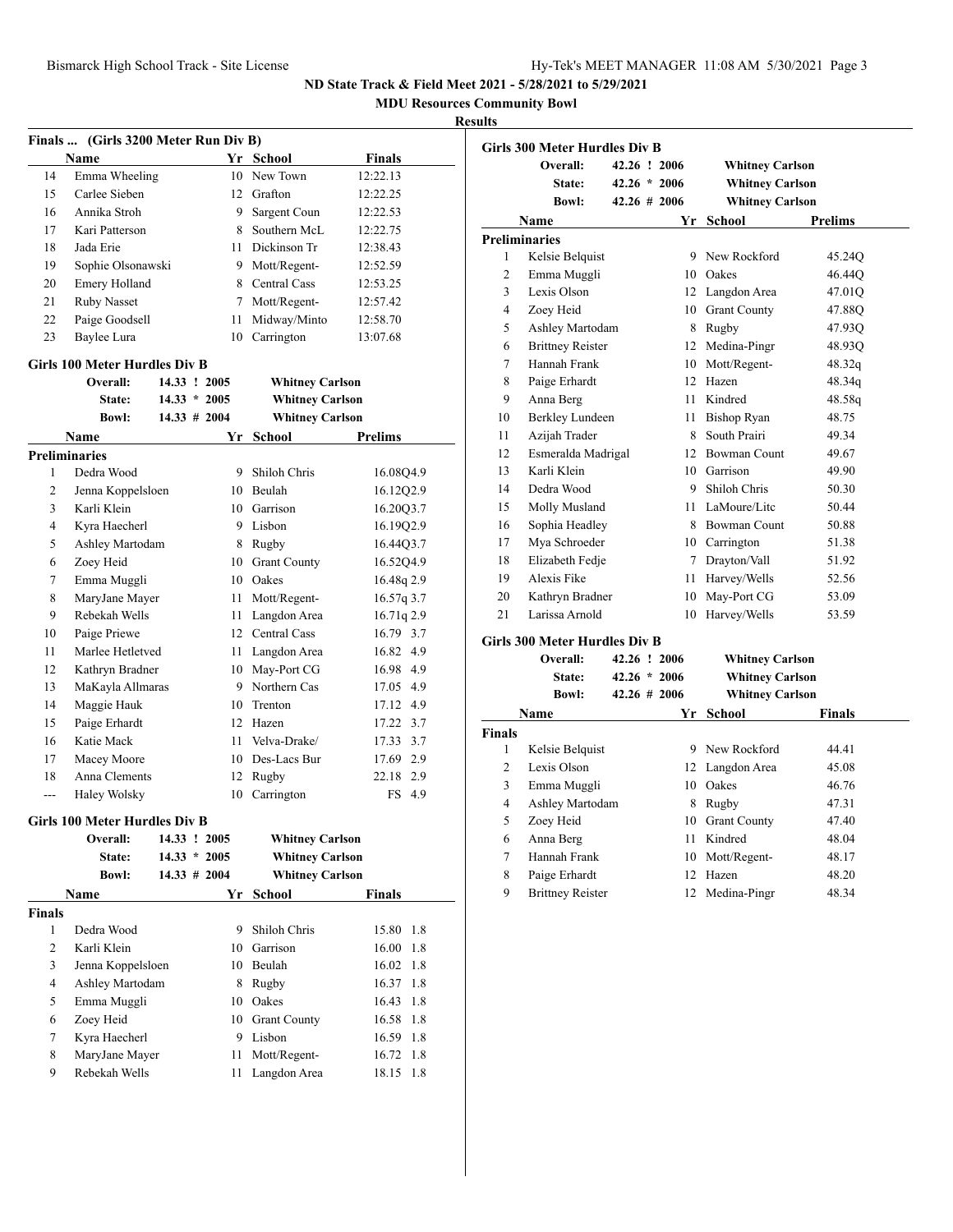**MDU Resources Community Bowl**

|    | Girls 4x100 Meter Relay Div B<br>48.35 ! 2018<br>Overall:<br>K Beil, S Korgho, M Beil, R Gaye<br>$49.66 * 2018$<br>State:<br>E Swartz, V Cooper, J Sveen, B Kjelland |              | Park River/Fordville-Lankin |
|----|----------------------------------------------------------------------------------------------------------------------------------------------------------------------|--------------|-----------------------------|
|    | $48.33 \# 2017$<br><b>Bowl:</b>                                                                                                                                      |              |                             |
|    | Beil, Carlson, Jahner, Gaye                                                                                                                                          |              |                             |
|    | Team                                                                                                                                                                 | <b>Relay</b> | <b>Prelims</b>              |
|    | <b>Preliminaries</b>                                                                                                                                                 |              |                             |
| 1  | Beulah                                                                                                                                                               | А            | 50.17Q                      |
|    | 1) Taryn Askim 9                                                                                                                                                     |              | 2) Jenna Koppelsloen 10     |
|    | 3) Aisha Zaffino 10                                                                                                                                                  |              | 4) Paige Hetzler 9          |
| 2  | <b>Central Cass</b>                                                                                                                                                  | A            | 51.17Q                      |
|    | 1) Mayzee Jacobson 10                                                                                                                                                |              | 2) Olivia Siverson 7        |
|    | 3) Izzy Thompson 7                                                                                                                                                   |              | 4) Decontee Smith 10        |
| 3  | May-Port CG                                                                                                                                                          | A            | 51.24Q                      |
|    | 1) Brooklyn Groth 10                                                                                                                                                 |              | 2) Kathryn Bradner 10       |
|    | 3) Nora Peterson 12                                                                                                                                                  |              | 4) Rylee Satrom 9           |
| 4  | Velva-Drake/Anamoose                                                                                                                                                 | A            | 51.390                      |
|    | 1) Jadyn Sandy 11                                                                                                                                                    |              | 2) Anya Olson 7             |
|    | 3) Katie Mack 11                                                                                                                                                     |              | 4) Maddie Effertz 12        |
| 5  | Bottineau                                                                                                                                                            | A            | 51.78Q                      |
|    | 1) Erin Guariglia 8                                                                                                                                                  |              | 2) Sabra Peterson 12        |
|    | 3) Kylie Simpson 9                                                                                                                                                   |              | 4) Morgan Schweitzer 9      |
| 6  | Northern Cass                                                                                                                                                        | A            | 52.20Q                      |
|    | 1) MaKayla Allmaras 9                                                                                                                                                |              | 2) Kayla Tretter 9          |
|    | 3) Cady Evenson 10                                                                                                                                                   |              | 4) Jocie Aasen 10           |
| 7  | Shiloh Christian                                                                                                                                                     | A            | 51.48q                      |
|    | 1) Kennady Walth 11                                                                                                                                                  |              | 2) Aliya Schock 10          |
|    | 3) Alyssa Larson 12                                                                                                                                                  |              | 4) Brynn Fuller 9           |
| 8  | Hazen                                                                                                                                                                | A            | 51.86q                      |
|    | 1) Chelsea Olander 10                                                                                                                                                |              | 2) Paige Erhardt 12         |
|    | 3) Myah Mosset 9                                                                                                                                                     |              | 4) Sydney Mosset 12         |
| 9  | Central McLean                                                                                                                                                       | A            | 52.58q                      |
|    | 1) Kaleigh Naser 12                                                                                                                                                  |              | 2) Anna Skachenko 9         |
|    | 3) Leah Jacobson 9                                                                                                                                                   |              | 4) Lexie Jo Jacobson 11     |
| 10 | Dickinson Trinity                                                                                                                                                    | A            | 52.65                       |
|    | 1) Kara Wanner 12                                                                                                                                                    |              | 2) Anna Clifton 9           |
|    | 3) Sterling Tooz 9                                                                                                                                                   |              | 4) Helena Pavek 9           |
| 11 | Lisbon                                                                                                                                                               | А            | 52.80                       |
|    | 1) Brea Sweet 8                                                                                                                                                      |              | 2) Kodi Lautt 10            |
|    | 3) Kendra Differding 9                                                                                                                                               |              | 4) Kendra Odegard 12        |
| 12 | <b>Bowman County</b>                                                                                                                                                 | А            | 52.81                       |
|    | 1) Esmeralda Madrigal 12                                                                                                                                             |              | 2) Ellie Powell 10          |
|    | 3) Jenna Buchholz 12                                                                                                                                                 |              | 4) Adyson Gerbig 8          |
| 13 | Hillsboro/Ce                                                                                                                                                         | А            | 52.83                       |
|    | 1) Tatum Limke 11                                                                                                                                                    |              | 2) Myla Kaldor 8            |
|    | 3) Hope Frey 9                                                                                                                                                       |              | 4) Kennedy Olsen 8          |
| 14 | Kindred                                                                                                                                                              | А            | 52.86                       |
|    | 1) Mackenzie Amerman 11                                                                                                                                              |              | 2) Tess Rohrbeck 9          |
|    | 3) Ali Henke 8                                                                                                                                                       |              | 4) Tina Freier 11           |
| 15 | Carrington                                                                                                                                                           | А            | 52.89                       |
|    | 1) Taryn Hoeckle 12                                                                                                                                                  |              | 2) Mya Schroeder 10         |
|    | 3) Haley Wolsky 10                                                                                                                                                   |              | 4) Kylie Skadberg 9         |

| ults   |                                             |       |                                         |  |
|--------|---------------------------------------------|-------|-----------------------------------------|--|
| 16     | <b>Bishop Ryan</b>                          | А     | 52.90                                   |  |
|        | 1) Maddie Hedberg 12                        |       | 2) Chinelo Udekwe 9                     |  |
|        | 3) Rachel Nwankwo 8                         |       | 4) Hailey Steckler 12                   |  |
| 17     | Midway/Minto                                | А     | 53.17                                   |  |
|        | 1) Cassandra Severson 11                    |       | 2) Kenady Slominski 12                  |  |
|        | 3) Sophie Schuster 11                       |       | 4) Elizabeth Schanilec 12               |  |
| 18     | Rugby                                       | А     | 53.18                                   |  |
|        | 1) Taylor Mayer 11                          |       | 2) Elise Fahnestock 8                   |  |
|        | 3) Tressa Arnston 9                         |       | 4) Mya Geisinger 11                     |  |
| 19     | Hettinger-Scranton                          | А     | 53.64                                   |  |
|        | 1) Ella Jensen 10                           |       | 2) Gracia Jorgenson 8                   |  |
|        | 3) Monica Morris 8                          |       | 4) Sophia Kennedy 8                     |  |
| 20     | Harvey/Wells County                         | А     | 53.67                                   |  |
|        | 1) Emily Beck 12                            |       | 2) Zoe Mckinven 12                      |  |
|        | 3) Alexis Fike 11                           |       | 4) Christalea Wagner 8                  |  |
| 21     | Mohall-Lansf                                | А     | 54.65                                   |  |
|        | 1) Jamie Thompson 9                         |       | 2) Hannah Southam 9                     |  |
|        | 3) Allison Undlin 10                        |       | 4) Lainey Schmidt 11                    |  |
| 22     | Garrison                                    | А     | 55.35                                   |  |
|        | 1) Kaitlyn Zook 10                          |       | 2) Abby Heinzen 7                       |  |
|        | 3) Mia Gehring 10                           |       | 4) Karli Klein 10                       |  |
|        |                                             |       |                                         |  |
|        | Girls 4x100 Meter Relay Div B               |       |                                         |  |
|        | 48.35 ! 2018<br>Overall:                    |       |                                         |  |
|        | K Beil, S Korgho, M Beil, R Gaye            |       |                                         |  |
|        |                                             |       |                                         |  |
|        | $49.66 * 2018$<br>State:                    |       | <b>Park River/Fordville-Lankin</b>      |  |
|        | E Swartz, V Cooper, J Sveen, B Kjelland     |       |                                         |  |
|        | $48.33 \# 2017$<br><b>Bowl:</b>             |       |                                         |  |
|        | Beil, Carlson, Jahner, Gaye                 |       |                                         |  |
|        | Team                                        | Relay | Finals                                  |  |
| Finals |                                             |       |                                         |  |
| 1      | Beulah                                      | А     | 50.61                                   |  |
|        | 1) Taryn Askim 9                            |       | 2) Jenna Koppelsloen 10                 |  |
|        | 3) Aisha Zaffino 10                         |       | 4) Paige Hetzler 9                      |  |
| 2      | Central Cass                                | А     | 50.80                                   |  |
|        | 1) Mayzee Jacobson 10                       |       | 2) Olivia Siverson 7                    |  |
|        | 3) Izzy Thompson 7                          |       | 4) Decontee Smith 10                    |  |
| 3      | May-Port CG                                 | А     | 51.11                                   |  |
|        | 1) Brooklyn Groth 10                        |       | 2) Kathryn Bradner 10                   |  |
|        | 3) Nora Peterson 12                         |       | 4) Rylee Satrom 9                       |  |
| 4      | Shiloh Christian                            | А     | 51.32                                   |  |
|        | 1) Kennady Walth 11                         |       | 2) Aliya Schock 10                      |  |
|        | 3) Alyssa Larson 12                         |       | 4) Kursten Fuller 12                    |  |
| 5      | Velva-Drake/Anamoose                        | А     | 51.58                                   |  |
|        | 1) Jadyn Sandy 11                           |       |                                         |  |
|        | 3) Katie Mack 11                            |       | 2) Anya Olson 7<br>4) Maddie Effertz 12 |  |
| 6      | Bottineau                                   | А     | 51.72                                   |  |
|        |                                             |       |                                         |  |
|        | 1) Erin Guariglia 8                         |       | 2) Sabra Peterson 12                    |  |
|        | 3) Kylie Simpson 9                          |       | 4) Morgan Schweitzer 9                  |  |
| 7      | Hazen                                       | А     | 52.08                                   |  |
|        | 1) Chelsea Olander 10                       |       | 2) Paige Erhardt 12                     |  |
|        | 3) Myah Mosset 9                            |       | 4) Sydney Mosset 12                     |  |
| 8      | Northern Cass                               | А     | 52.27                                   |  |
|        | 1) MaKayla Allmaras 9<br>3) Cady Evenson 10 |       | 2) Kayla Tretter 9<br>4) Jocie Aasen 10 |  |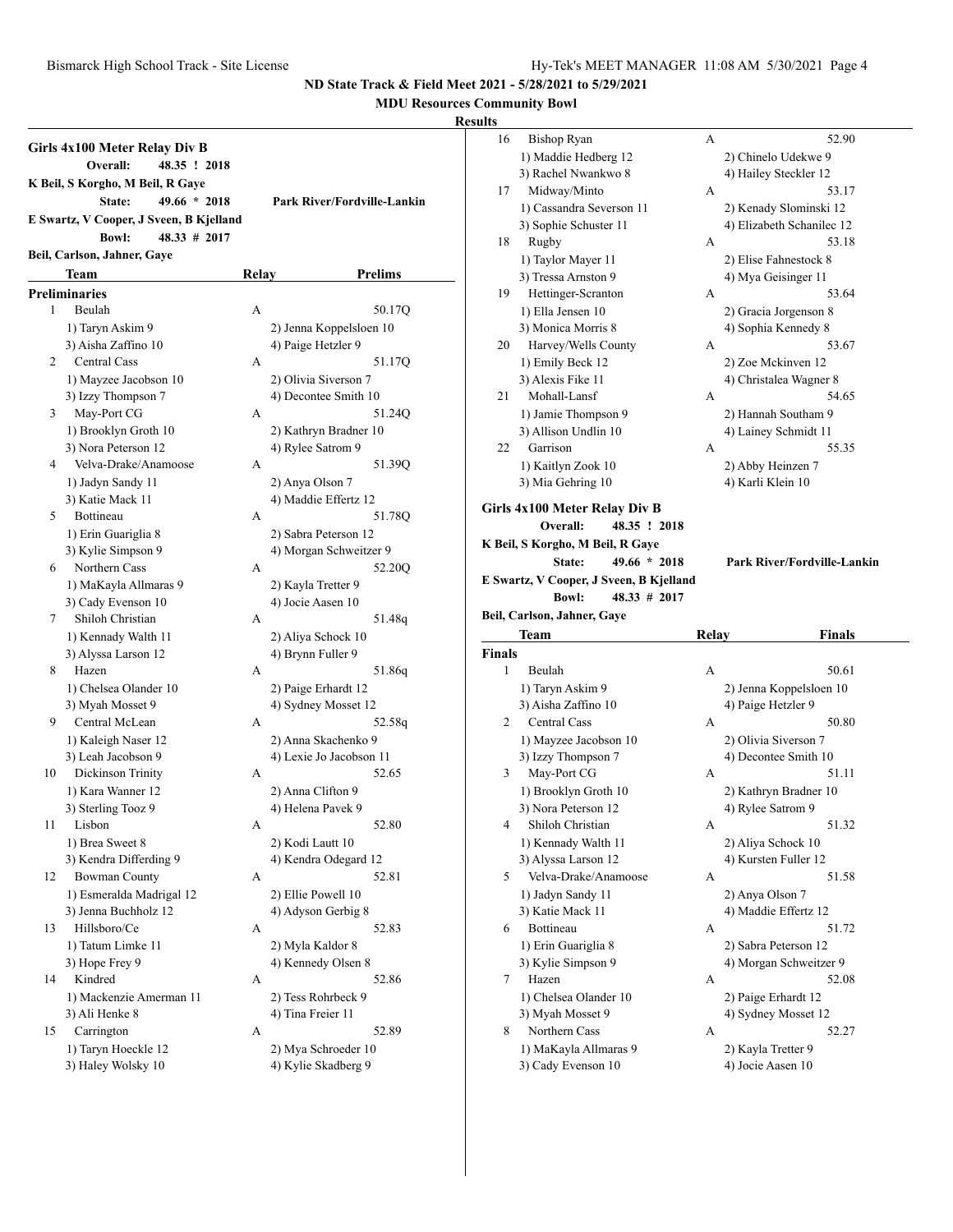**MDU Resources Community Bowl**

### **Resul**

|    | Finals  (Girls 4x100 Meter Relay Div B)<br>Team                   | Relay | <b>Finals</b>              |
|----|-------------------------------------------------------------------|-------|----------------------------|
| 9  | Central McLean                                                    | А     | 52.49                      |
|    | 1) Kaleigh Naser 12                                               |       | 2) Anna Skachenko 9        |
|    | 3) Leah Jacobson 9                                                |       | 4) Lexie Jo Jacobson 11    |
|    |                                                                   |       |                            |
|    | Girls 4x200 Meter Relay Div B<br>Overall:<br>1:41.73 ! 2016       |       |                            |
|    | R Gaye, K Carlson, E Jahner, R Gaye<br>State:<br>$1:43.41 * 2006$ |       | Milnor/Wyndmere/Lidgerwood |
|    | C Boyer, J Ellefson, T Mauch, K Stark                             |       |                            |
|    | $1:41.73 \# 2016$<br><b>Bowl:</b>                                 |       |                            |
|    | Gaye, Carlson, Jahner, Gaye                                       |       |                            |
|    | Team                                                              | Relay | <b>Prelims</b>             |
|    | <b>Preliminaries</b>                                              |       |                            |
| 1  | <b>Central Cass</b>                                               | А     | 1:47.95Q                   |
|    | 1) Mayzee Jacobson 10                                             |       | 2) Olivia Siverson 7       |
|    | 3) Grace Lemar 7                                                  |       | 4) Decontee Smith 10       |
| 2  | Bottineau                                                         | A     | 1:49.17Q                   |
|    | 1) Sabra Peterson 12                                              |       | 2) Kylie Simpson 9         |
|    | 3) Claire Brown 10                                                |       | 4) Morgan Schweitzer 9     |
| 3  | Beulah                                                            | A     | 1:49.49Q                   |
|    | 1) Aisha Zaffino 10                                               |       | 2) Kyra Barmoen 12         |
|    | 3) Harys Beauchamp 10                                             |       | 4) Paige Hetzler 9         |
| 4  | Velva-Drake/Anamoose                                              | А     | 1:49.35O                   |
|    | 1) Jadyn Sandy 11                                                 |       | 2) Anya Olson 7            |
|    | 3) Katie Mack 11                                                  |       | 4) Maddie Effertz 12       |
| 5  | Northern Cass                                                     | А     | 1:50.56Q                   |
|    | 1) MaKayla Allmaras 9                                             |       | 2) Kayla Tretter 9         |
|    | 3) Cady Evenson 10                                                |       | 4) Jocie Aasen 10          |
| 6  | Harvey/Wells County                                               | A     | 1:51.52Q                   |
|    | 1) Emily Beck 12                                                  |       | 2) Zoe Mckinven 12         |
|    | 3) Kamryn Sanders 10                                              |       | 4) Makenna Vollmer 12      |
| 7  | Lisbon                                                            | А     | 1:50.30q                   |
|    | 1) Kayla Cavett 11                                                |       | 2) Kodi Lautt 10           |
|    | 3) Brea Sweet 8                                                   |       | 4) Kendra Odegard 12       |
| 8  | Shiloh Christian                                                  | А     | 1:50.61q                   |
|    | 1) Kennady Walth 11                                               |       | 2) Aliya Schock 10         |
|    | 3) Grace Kelly 11                                                 |       | 4) Kursten Fuller 12       |
| 9  | Hazen                                                             | А     | 1:51.05q                   |
|    | 1) Chelsea Olander 10                                             |       | 2) Lucy Pulver 10          |
|    | 3) Myah Mosset 9                                                  |       | 4) Sydney Mosset 12        |
| 10 | Central McLean                                                    | А     | 1:51.54                    |
|    | 1) Kaleigh Naser 12                                               |       | 2) Anna Skachenko 9        |
|    | 3) Natalie Whitcomb 10                                            |       | 4) Lexie Jo Jacobson 11    |
| 11 | Rugby                                                             | А     | 1:51.85                    |
|    | 1) Taylor Mayer 11                                                |       | 2) Elise Fahnestock 8      |
|    | 3) Bostyn Bailey 7                                                |       | 4) Ashley Martodam 8       |
| 12 | May-Port CG                                                       | А     | 1:51.93                    |
|    | 1) Brooklyn Groth 10                                              |       | 2) Kathryn Bradner 10      |
|    | 3) Madison Anderson 11                                            |       | 4) Rylee Satrom 9          |
| 13 | Midway/Minto                                                      | А     | 1:52.37                    |
|    | 1) Cassandra Severson 11                                          |       | 2) Kenady Slominski 12     |
|    | 3) Sophie Schuster 11                                             |       | 4) Elizabeth Schanilec 12  |
|    |                                                                   |       |                            |

| ılts   |                                       |       |                            |
|--------|---------------------------------------|-------|----------------------------|
| 14     | <b>Benson County</b>                  | А     | 1:52.40                    |
|        | 1) Ashlyn Williams 11                 |       | 2) Quinn Neppl 11          |
|        | 3) Aubrey Kenner 7                    |       | 4) Shayna Gossen 8         |
| 15     | <b>Bowman County</b>                  | А     | 1:52.65                    |
|        | 1) Esmeralda Madrigal 12              |       | 2) Adyson Gerbig 8         |
|        | 3) Jenna Buchholz 12                  |       | 4) Sophia Headley 8        |
| 16     | Carrington                            | А     | 1:52.84                    |
|        | 1) Edyn Hoornaert 8                   |       | 2) Mya Schroeder 10        |
|        | 3) Mercedes Lura 8                    |       | 4) Allison Jarrett 10      |
| 17     | Kindred                               | А     | 1:52.94                    |
|        | 1) Anna Berg 11                       |       | 2) Mackenzie Amerman 11    |
|        | 3) Tina Freier 11                     |       | 4) Tess Rohrbeck 9         |
| 18     | Dickinson Trinity                     | А     | 1:53.20                    |
|        | 1) Kara Wanner 12                     |       | 2) Anna Clifton 9          |
|        | 3) Sterling Tooz 9                    |       | 4) Helena Pavek 9          |
| 19     | Hatton-Northwood                      | А     | 1:53.32                    |
|        | 1) Ella Holkesvig 10                  |       | 2) Brynley Coleman 9       |
|        | 3) Paris Hoverson 10                  |       | 4) Camryn Adams 10         |
| 20     | <b>Bishop Ryan</b>                    | А     | 1:53.40                    |
|        | 1) Maddie Hedberg 12                  |       | 2) Hailey Steckler 12      |
|        | 3) Berkley Lundeen 11                 |       | 4) Rachel Nwankwo 8        |
| 21     | Linton/HMB                            | А     | 1:54.02                    |
|        | 1) Emma Weiser 9                      |       | 2) Callie Hase 11          |
|        | 3) Allie Dockter 9                    |       | 4) Grace Keeney 9          |
| 22     | Killdeer                              | А     | 1:55.19                    |
|        | 1) Molly Nies                         |       | 2) Madeline Lambert 9      |
|        | 3) Kelly Bang 12                      |       | 4) Josey Andersen 9        |
| 23     | Oakes                                 | А     | 1:55.90                    |
|        | 1) Abby Cox 11                        |       | 2) Tyler Thompson 10       |
|        | 3) Molly Sitzler                      |       | 4) Kassidy Jackson 8       |
| 24     | Parshall                              | А     | 1:58.02                    |
|        | 1) Jayln Hall 12                      |       | 2) Jadyn Sagert 11         |
|        | 3) Jade Alkire 8                      |       | 4) Alyssa Haakenson 9      |
|        | Mohall-Lansf                          | А     | DQ                         |
|        | 1) Jamie Thompson 9                   |       | 2) Jasmine Undlin 9        |
|        | 3) Allison Undlin 10                  |       | 4) Lainey Schmidt 11       |
|        | Girls 4x200 Meter Relay Div B         |       |                            |
|        | Overall:<br>1:41.73 ! 2016            |       |                            |
|        | R Gaye, K Carlson, E Jahner, R Gaye   |       |                            |
|        | State: 1:43.41 * 2006                 |       | Milnor/Wyndmere/Lidgerwood |
|        | C Boyer, J Ellefson, T Mauch, K Stark |       |                            |
|        | <b>Bowl:</b><br>$1:41.73 \# 2016$     |       |                            |
|        | Gaye, Carlson, Jahner, Gaye           |       |                            |
|        | Team                                  | Relay | <b>Finals</b>              |
| Finals |                                       |       |                            |
| 1      | Central Cass                          | А     | 1:46.15                    |
|        | 1) Mayzee Jacobson 10                 |       | 2) Olivia Siverson 7       |
|        | 3) Grace Lemar 7                      |       | 4) Decontee Smith 10       |
| 2      | Velva-Drake/Anamoose                  | А     | 1:47.43                    |
|        | 1) Jadyn Sandy 11                     |       | 2) Anya Olson 7            |
|        | 3) Katie Mack 11                      |       | 4) Maddie Effertz 12       |
| 3      | Bottineau                             | А     | 1:47.51                    |
|        | 1) Sabra Peterson 12                  |       | 2) Kylie Simpson 9         |
|        | 3) Claire Brown 10                    |       | 4) Morgan Schweitzer 9     |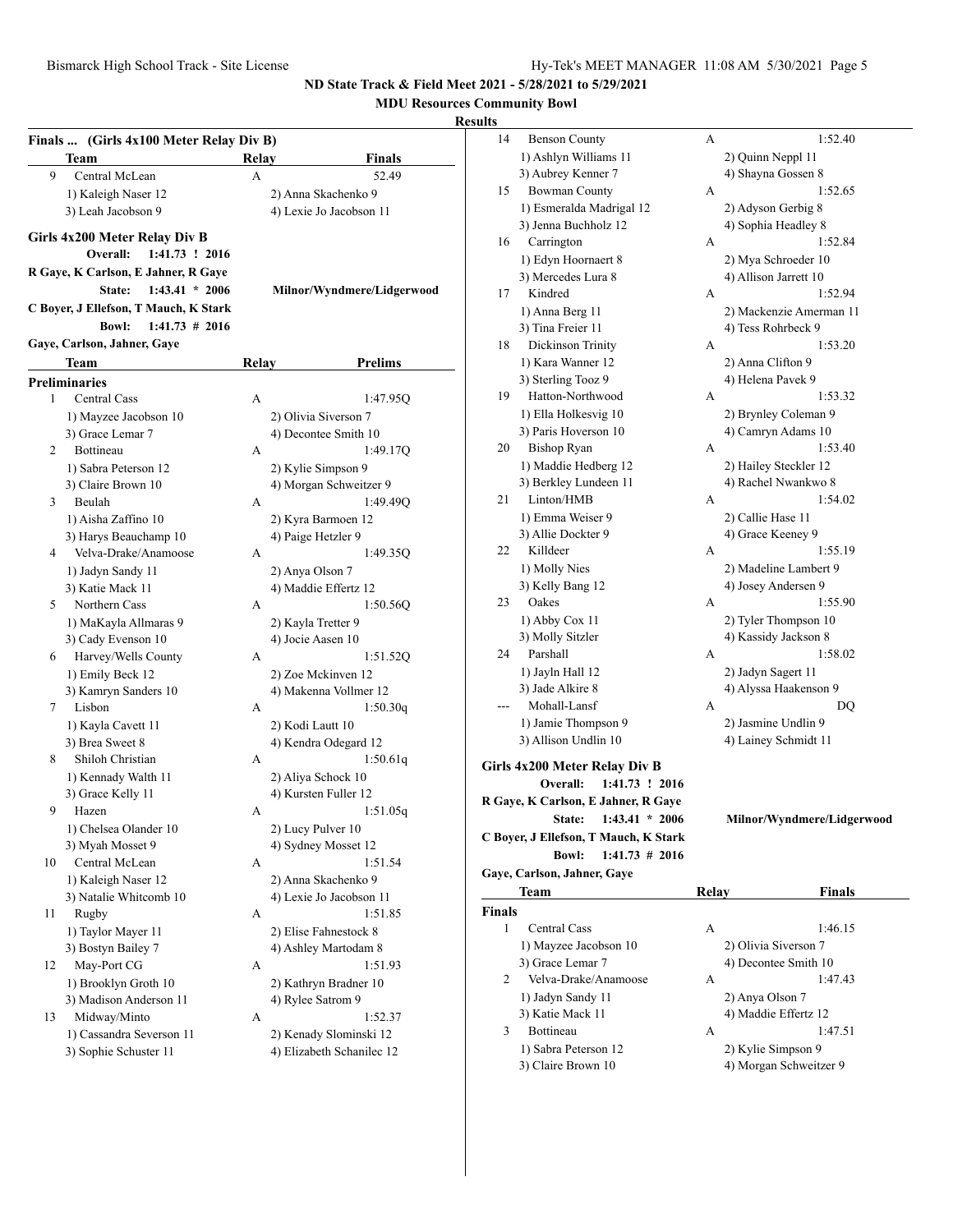## **MDU Resources Community Bowl**

|        | Finals  (Girls 4x200 Meter Relay Div B)        |       |                                        |
|--------|------------------------------------------------|-------|----------------------------------------|
|        | Team                                           | Relay | Finals                                 |
| 4      | Beulah                                         | A     | 1:48.40                                |
|        | 1) Aisha Zaffino 10                            |       | 2) Kyra Barmoen 12                     |
|        | 3) Harys Beauchamp 10                          |       | 4) Paige Hetzler 9                     |
| 5      | Lisbon                                         | А     | 1:48.54                                |
|        | 1) Kayla Cavett 11                             |       | 2) Kodi Lautt 10                       |
|        | 3) Brea Sweet 8                                |       | 4) Kendra Odegard 12                   |
| 6      | Hazen                                          | А     | 1:48.74                                |
|        | 1) Chelsea Olander 10                          |       | 2) Lucy Pulver 10                      |
|        | 3) Myah Mosset 9                               |       | 4) Sydney Mosset 12                    |
| 7      | Northern Cass                                  | А     | 1:48.77                                |
|        | 1) MaKayla Allmaras 9                          |       | 2) Kayla Tretter 9                     |
|        | 3) Cady Evenson 10                             |       | 4) Jocie Aasen 10                      |
| 8      | Shiloh Christian                               | А     | 1:49.22                                |
|        | 1) Kennady Walth 11                            |       | 2) Aliya Schock 10                     |
|        | 3) Avery Hedge 9                               |       | 4) Kursten Fuller 12                   |
| 9      | Harvey/Wells County                            | A     | 1:50.87                                |
|        | 1) Emily Beck 12                               |       | 2) Zoe Mckinven 12                     |
|        | 3) Kamryn Sanders 10                           |       | 4) Makenna Vollmer 12                  |
|        | Girls 4x400 Meter Relay Div B                  |       |                                        |
|        | Overall:<br>3:58.32 ! 2021                     |       |                                        |
|        | L Herbel, G Grinsteiner, E Goldade, E Palmer   |       |                                        |
|        | $4:00.24 * 2018$<br>State:                     |       | <b>Hillsboro/Central Valley</b>        |
|        | R Baesler, G Dryburgh, J Zink, G Wright        |       |                                        |
|        | <b>Bowl:</b><br>$3:58.32 \# 2021$              |       |                                        |
|        | A Ketterling, E Goldade, A Kinnebrew, E Palmer |       |                                        |
|        | Team                                           | Relay | Finals                                 |
| Finals |                                                |       |                                        |
|        |                                                |       |                                        |
| 1      | Central McLean                                 | A     | 4:12.37                                |
|        |                                                |       |                                        |
|        | 1) Lexie Jo Jacobson 11                        |       | 2) Anna Skachenko 9                    |
| 2      | 3) Natalie Whitcomb 10                         | A     | 4) Taya Hornberger 10                  |
|        | May-Port CG                                    |       | 4:12.38                                |
|        | 1) Anna Strand 11                              |       | 2) Madison Anderson 11                 |
| 3      | 3) Tatum Mehus 8<br>Oakes                      | A     | 4) Nora Peterson 12<br>4:13.34         |
|        |                                                |       |                                        |
|        | 1) Abby Cox 11<br>3) Kassidy Jackson 8         |       | 2) Emma Muggli 10                      |
| 4      | Carrington                                     | А     | 4) Lanie Awender 12<br>4:14.05         |
|        |                                                |       |                                        |
|        | 1) Isabel Wendel 8<br>3) Mercedes Lura 8       |       | 2) Allison Jarrett 10                  |
| 5      | Beulah                                         | А     | 4) Edyn Hoornaert 8<br>4:14.10         |
|        |                                                |       | 2) Aisha Zaffino 10                    |
|        | 1) Jenna Koppelsloen 10                        |       |                                        |
| 6      | 3) Lexi Huntimer 9                             | А     | 4) Harys Beauchamp 10<br>4:14.21       |
|        | <b>Bowman County</b>                           |       |                                        |
|        | 1) Esmeralda Madrigal 12                       |       | 2) Sophia Headley 8                    |
| 7      | 3) Jenna Buchholz 12<br>Dickinson Trinity      | А     | 4) Landyn Gerbig 8<br>4:14.92          |
|        | 1) Kara Wanner 12                              |       |                                        |
|        |                                                |       | 2) Anna Kessel 12<br>4) Helena Pavek 9 |
| 8      | 3) Sterling Tooz 9<br>Kindred                  | А     | 4:16.35                                |
|        |                                                |       |                                        |
|        | 1) Anna Berg 11<br>3) Elsa Ingebrigtson 8      |       | 2) Ava Olson<br>4) Tina Freier 11      |

| ums           |                                           |       |                        |
|---------------|-------------------------------------------|-------|------------------------|
| 9             | Hillsboro/Ce                              | А     | 4:17.58                |
|               | 1) Tatum Limke 11                         |       | 2) Jensyn Zink 12      |
|               | 3) Korina Holte 12                        |       | 4) Myla Kaldor 8       |
| 10            | Shiloh Christian                          | А     | 4:18.59                |
|               | 1) Kennady Walth 11                       |       | 2) Emma Duffy 8        |
|               | 3) Brynn Fuller 9                         |       | 4) Kursten Fuller 12   |
| 11            | Linton/HMB                                | А     | 4:18.90                |
|               |                                           |       |                        |
|               | 1) Emma Weiser 9                          |       | 2) Callie Hase 11      |
|               | 3) Allie Dockter 9                        |       | 4) Grace Keeney 9      |
| 12            | Thompson                                  | А     | 4:19.00                |
|               | 1) Kaela Schultz 12                       |       | 2) Jordan West 10      |
|               | 3) Lexi Telehey 12                        |       | 4) Claire Snyder 11    |
| 13            | Grant County/Flasher                      | А     | 4:19.91                |
|               | 1) Zoey Heid 10                           |       | 2) Rylee Fleck 9       |
|               | 3) Mya Meyer 10                           |       | 4) Ameerah Rosin 9     |
| 14            | Bottineau                                 | А     | 4:21.74                |
|               | 1) Erin Guariglia 8                       |       | 2) Claire Brown 10     |
|               | 3) Madeline Guariglia 10                  |       | 4) Sabra Peterson 12   |
| 15            | Central Cass                              | А     | 4:23.13                |
|               | 1) Delaney Cotton 10                      |       | 2) Jersey Vogel        |
|               | 3) Grace Lemar 7                          |       | 4) Olivia Siverson 7   |
| 16            | Stanley                                   | А     | 4:24.24                |
|               | 1) Katie Wilhelmi 11                      |       | 2) Harley Detienne 8   |
|               | 3) Reagan Hermanson 10                    |       | 4) Ava Schuster 10     |
| 17            | Rugby                                     | А     | 4:25.14                |
|               | 1) Madison Corum 9                        |       | 2) Elise Fahnestock 8  |
|               | 3) Bostyn Bailey 7                        |       | 4) Hannah Senechal 7   |
| 18            | Harvey/Wells County                       | А     | 4:25.33                |
|               | 1) Emily Beck 12                          |       | 2) Kamryn Sanders 10   |
|               | 3) Zoe Mckinven 12                        |       | 4) Christalea Wagner 8 |
| 19            | Williams County                           | А     | 4:25.61                |
|               | 1) Addie Norgaard 12                      |       | 2) Anna Bishop 7       |
|               | 3) Erika Kettleson 9                      |       | 4) Maelyn Sanders 12   |
| 20            | Des-Lacs Bur                              | А     | 4:26.16                |
|               | 1) Madison Lauf 11                        |       | 2) Reese Sys 12        |
|               | 3) Macey Moore 10                         |       | 4) Shelby Ruden 12     |
| 21            | Wyndmere-Lidgerwood                       | A     | 4:31.46                |
|               | 1) Tarah Heley                            |       |                        |
|               |                                           |       | 2) Clericka Watson     |
|               | 3) Kendra Kaczynski 12                    |       | 4) Olivia Frolek 9     |
|               | Girls 4x800 Meter Relay Div B             |       |                        |
|               | Overall:<br>9:22.68 ! 2017                |       |                        |
|               | P Jensen, K Wescom, J Guidinger, L Werner |       |                        |
|               | $9:37.41 * 2003$<br>State:                |       | <b>New Town</b>        |
|               | A Brady, N Wells, N Baker, P Garcia       |       |                        |
|               | $9:22.68$ # 2017<br><b>Bowl:</b>          |       |                        |
|               | Jensen, Wescom, Guidinger, Werner         |       |                        |
|               | Team                                      | Relay | <b>Finals</b>          |
| <b>Finals</b> |                                           |       |                        |
| 1             | May-Port CG                               | А     | 10:01.52               |
|               | 1) Madison Anderson 11                    |       | 2) Carissa Mueller 8   |
|               | 3) Tatum Mehus 8                          |       | 4) Anna Strand 11      |
| 2             | Rugby                                     | A     | 10:09.35               |
|               |                                           |       |                        |
|               | 1) Hannah Senechal 7                      |       | 2) Ella Jacobson 9     |
|               | 3) Amelia Shepard 9                       |       | 4) Brooklyn Bartsch 9  |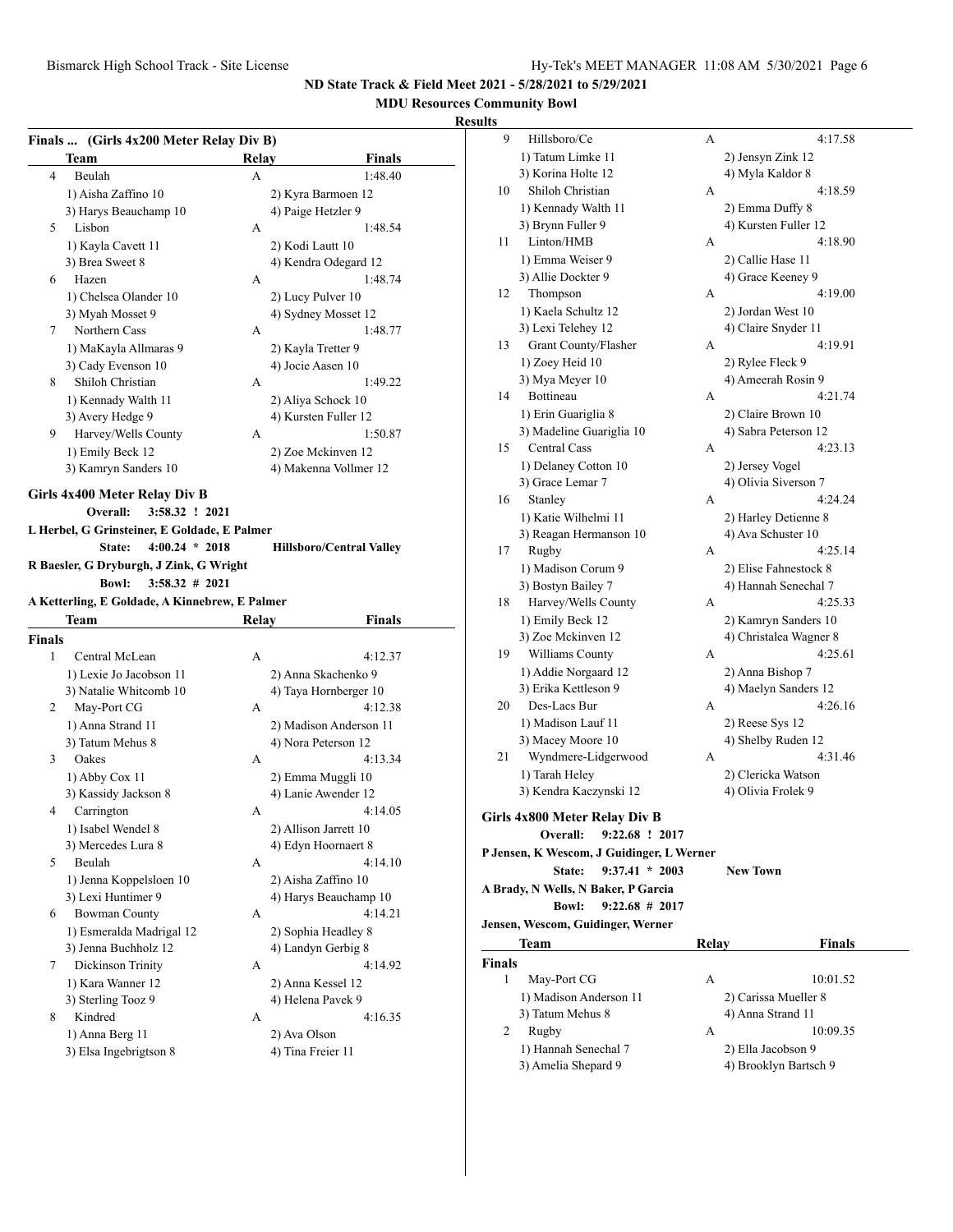**MDU Resources Community Bowl**

|    | Finals  (Girls 4x800 Meter Relay Div B)<br><b>Team</b> | Relay | <b>Finals</b>                                 |               | <b>Girls High Jump Div B</b>  |                |                       |               |
|----|--------------------------------------------------------|-------|-----------------------------------------------|---------------|-------------------------------|----------------|-----------------------|---------------|
| 3  | Wyndmere-Lidgerwood                                    | A     | 10:14.34                                      |               | Overall:                      | $5-10$ ! 2014  | <b>Lexy Wittmayer</b> |               |
|    | 1) Olivia Frolek 9                                     |       | 2) Kendra Kaczynski 12                        |               | State:                        | $5-10 * 2014$  | Lexy Wittmayer        |               |
|    | 3) Dreah Frolek 11                                     |       | 4) Drew Frolek 12                             |               | <b>Bowl:</b>                  | $5-10$ # 2014  | Lexi Wittmayer        |               |
| 4  | <b>Benson County</b>                                   | A     | 10:15.42                                      |               | Name                          |                | Yr School             | <b>Finals</b> |
|    | 1) Keely Arnston 11                                    |       | 2) Aubrey Kenner 7                            | <b>Finals</b> |                               |                |                       |               |
|    | 3) Kinsey Arnston 8                                    |       | 4) Quinn Neppl 11                             | $\mathbf{1}$  | Elaine Martinez               |                | 12 Pembina Coun       | 5-02.00       |
| 5  | Hillsboro/Ce                                           | А     | 10:17.00                                      | $\mathbf{2}$  | Paige Erhardt                 | 12             | Hazen                 | 5-01.00       |
|    |                                                        |       |                                               | 3             | Janikka Miller                |                | 10 Rugby              | J4-11.00      |
|    | 1) Jensyn Zink 12<br>3) Korina Holte 12                |       | 2) Mallory Alfson 9                           | 4             | Mariah Jenkins                |                | 12 Divide Count       | J4-11.00      |
|    |                                                        |       | 4) Myla Kaldor 8<br>10:18.10                  | 5             | Lacie Deplazes                |                | 8 Rugby               | J4-11.00      |
| 6  | Thompson                                               | А     |                                               | 6             | Kaylin Slivoskey              |                | 9 Ellendale           | J4-11.00      |
|    | 1) Kaela Schultz 12                                    |       | 2) Kiley Huebner 8                            | 6             | Jenna Larson                  |                | 11 Griggs Midko       | J4-11.00      |
|    | 3) Emma Cullen 12                                      |       | 4) Claire Snyder 11                           |               |                               |                |                       |               |
| 7  | Southern McLean                                        | A     | 10:20.37                                      | 6             | Avrie Nohava                  |                | 10 Bowman Count       | J4-11.00      |
|    | 1) Kari Patterson 8                                    |       | 2) Brynn Hyttinen 11                          | 9             | Delaney Cotton                | 10             | Central Cass          | J4-11.00      |
|    | 3) Abbie Mehlhoff 12                                   |       | 4) Jordyn Thorson 10                          | 9             | Klaire Cotton                 |                | 10 Central Cass       | J4-11.00      |
| 8  | Stanley                                                | A     | 10:24.97                                      | 11            | Megan Misson                  | 9              | Pembina Coun          | 4-09.00       |
|    | 1) Ava Schuster 10                                     |       | 2) Harley Detienne 8                          | 11            | Dedra Wood                    | 9              | Shiloh Chris          | 4-09.00       |
|    | 3) Elle Sorenson 12                                    |       | 4) Katie Wilhelmi 11                          | 11            | Anna Nasset                   | 9              | Mott/Regent-          | 4-09.00       |
| 9  | Grafton                                                | А     | 10:30.79                                      | 11            | Hannah Hagel                  | 12             | Carrington            | 4-09.00       |
|    | 1) Grace Ray 7                                         |       | 2) Gabi Ray 7                                 | 11            | Allison Undlin                |                | 10 Mohall-Lansf       | 4-09.00       |
|    | 3) Paige Suda 7                                        |       | 4) Carlee Sieben 12                           | 11            | Alexis Busch                  | 12             | Wyndmere-Lid          | 4-09.00       |
| 10 | Kenmare/Bowbells                                       | A     | 10:39.75                                      | 11            | Kennedy Harter                |                | 10 Kidder Count       | 4-09.00       |
|    | 1) Mashae Miller 8                                     |       | 2) Ava Froseth 10                             | 11            | Harys Beauchamp               |                | 10 Beulah             | 4-09.00       |
|    | 3) Anna Peterson 7                                     |       | 4) Brooklyn Rodin 11                          |               |                               |                |                       |               |
| 11 | Carrington                                             | A     | 10:40.81                                      |               | <b>Girls Pole Vault Div B</b> |                |                       |               |
|    | 1) Baylee Lura 10                                      |       | 2) Madison Johnson 9                          |               | Overall:                      | $12-05$ ! 2014 | <b>Lauren Gietzen</b> |               |
|    | 3) Kenadie Pazdernik 8                                 |       | 4) Edyn Hoornaert 8                           |               | State:                        | $12-04 * 2006$ | <b>Kelsey Aide</b>    |               |
| 12 | <b>Bowman County</b>                                   | A     | 10:41.83                                      |               | <b>Bowl:</b>                  | $12-05$ # 2014 | <b>Lauren Gietzen</b> |               |
|    | 1) Rhyann Heyen 11                                     |       | 2) Landyn Gerbig 8                            |               | Name                          |                | Yr School             | <b>Finals</b> |
|    | 3) Julie Sarsland 8                                    |       | 4) Kenley Bowman 9                            | <b>Finals</b> |                               |                |                       |               |
| 13 | Des-Lacs Bur                                           | A     | 10:46.22                                      | 1             | Nora Peterson                 |                | 12 May-Port CG        | J10-00.00     |
|    | 1) Madison Lauf 11                                     |       | 2) Josie Stierwalt 10                         | 2             | Anna Clifton                  |                | 9 Dickinson Tr        | J9-09.00      |
|    | 3) Kyleigh Wiltse                                      |       | 4) Brynn Hanson 7                             | 3             | Azalea Jorgensen              | 11             | Oak Grove Lu          | $J9-00.00$    |
| 14 | Hettinger-Scranton                                     | A     | 10:46.92                                      | 4             | <b>Brynley Coleman</b>        |                | 9 Hatton-North        | J9-00.00      |
|    | 1) Cassie Kindsfater 11                                |       | 2) Kelly Schauer 8                            | 5             | Alexa Schneider               |                | 11 Langdon Area       | J9-00.00      |
|    | 3) Laela Jensen 8                                      |       |                                               |               |                               |                |                       | J9-00.00      |
|    |                                                        |       | 4) Sidra Sadowsky 12                          |               |                               |                |                       |               |
| 15 | Harvey/Wells County                                    | A     | 10:48.64                                      | 6             | Anna Clements                 |                | 12 Rugby              |               |
|    | 1) Emma Dockter 10                                     |       | 2) Alexis Fike 11                             | 7             | Gracia Rolf                   |                | 10 Lisbon             | J9-00.00      |
|    |                                                        |       |                                               | 8             | Gracie Doe                    |                | 10 Killdeer           | J8-06.00      |
| 16 | 3) Madison Jones 12                                    | A     | 4) Emily Beck 12<br>10:50.99                  | 8             | <b>Allison Jarrett</b>        |                | 10 Carrington         | J8-06.00      |
|    | Mott/Regent-                                           |       |                                               | 8             | Danielle Dobitz               |                | 10 Killdeer           | J8-06.00      |
|    | 1) Carly Wolf 7                                        |       | 2) Ruby Nasset 7                              | 9             | Jenna Larson                  |                | 11 Griggs Midko       | J8-06.00      |
|    | 3) Kallie Dinius 7                                     |       | 4) Sophie Olsonawski 9                        | 10            | Haley Wolsky                  |                | 10 Carrington         | J8-00.00      |
| 17 | Lisbon                                                 | A     | 10:53.46                                      | 10            | Alyssa Larson                 |                | 12 Shiloh Chris       | J8-00.00      |
|    | 1) Mara Kempel 7                                       |       | 2) Ryatt Wertman 7                            | 10            | Kylie Skadberg                |                | 9 Carrington          | J8-00.00      |
|    | 3) Addisyn Cavett 9                                    |       | 4) Rylee Erdmann 7                            | ---           |                               | 7              | <b>Benson Count</b>   |               |
| 18 | Oakes                                                  | A     | 10:54.59                                      |               | Ella Fossen                   |                |                       | <b>NH</b>     |
|    | 1) Finja Isringhausen 11                               |       | 2) Tyler Thompson 10                          | ---           | Aubrey Brown                  |                | 11 Des-Lacs Bur       | <b>NH</b>     |
|    | 3) Shanna Buttke 7                                     |       | 4) Jaci Praska 10                             | ---           | Shelby Ruden                  |                | 12 Des-Lacs Bur       | <b>NH</b>     |
| 19 | Central McLean                                         | A     | 10:56.27                                      | ---           | Josey Shockman                |                | 10 Lisbon             | NH            |
|    | 1) Lilly Eng 10                                        |       | 2) Sadie O'Shea 8                             | ---           | Haley Mayer                   |                | 9 Rugby               | <b>NH</b>     |
|    | 3) Emily Schantz 8                                     |       | 4) Taya Hornberger 10                         |               |                               |                |                       |               |
| 20 | Kindred                                                | А     | 11:07.04                                      |               |                               |                |                       |               |
|    | 1) Stella Walberg 8<br>3) Lauren Fitch 12              |       | 2) Elizabeth Solhjem 10<br>4) Helen Nudell 12 |               |                               |                |                       |               |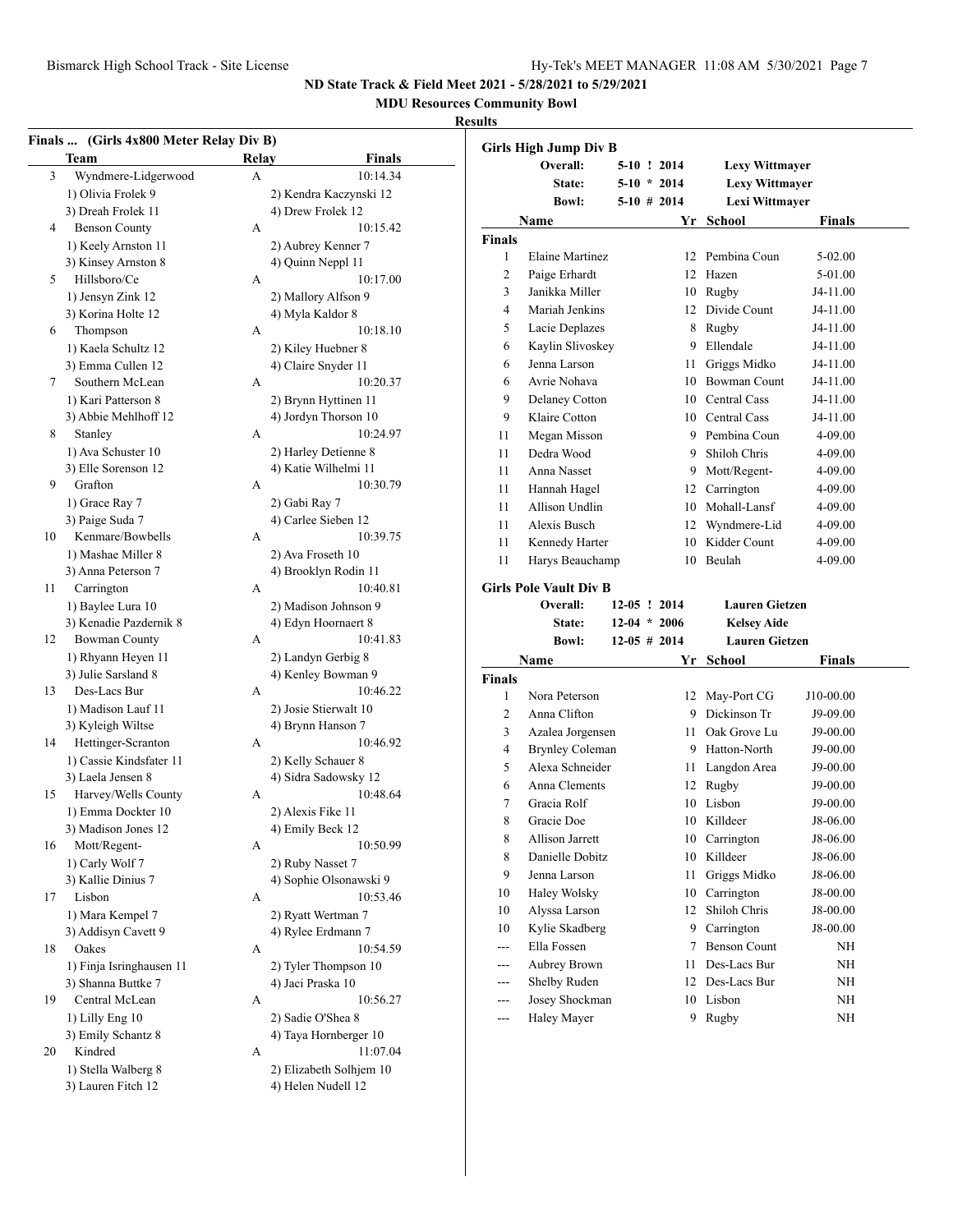**MDU Resources Community Bowl**

#### **Results**

|                | <b>Girls Long Jump Div B</b>          |                    |      |                         |                 |        |
|----------------|---------------------------------------|--------------------|------|-------------------------|-----------------|--------|
|                | Overall:                              | 19-05.50 ! 2006    |      | <b>Whitney Carlson</b>  |                 |        |
|                | <b>State:</b>                         | $19-05.50 * 2006$  |      | <b>Whitney Carlson</b>  |                 |        |
|                | Bowl:                                 | $19-05.50 \# 2006$ |      | <b>Whitney Carlson</b>  |                 |        |
|                | Name                                  |                    |      | Yr School               | <b>Finals</b>   |        |
| <b>Finals</b>  |                                       |                    |      |                         |                 |        |
| 1              | Skylar Crow                           |                    | 12   | Richardton-T            | 17-09.00        | 0.1    |
| 2              | Cora Badding                          |                    | 9.   | Langdon Area            | 16-10.50        | $+0.0$ |
| 3              | Grace Johnson                         |                    |      | 12 Park River/F         | 16-06.00        | $+0.0$ |
| $\overline{4}$ | Makenna Vollmer                       |                    |      | 12 Harvey/Wells         | 16-04.75        | 1.0    |
| 5              | Kennedy Harter                        |                    | 10   | Kidder Count            | $16-03.25 -0.2$ |        |
| 6              | Danielle Hagler                       |                    | 11   | North Star              | 16-03.00 1.4    |        |
| 7              | Elise Wisnewski                       |                    |      | 9 Central Cass          | $J16-03.00$ 0.6 |        |
| 8              | Kendra Cavett                         |                    |      | 11 Lisbon               | $16-00.75$ +0.0 |        |
| 9              | Abby Cox                              |                    | 11.  | Oakes                   | 15-10.25        | 0.2    |
| 10             | Mayzee Jacobson                       |                    |      | 10 Central Cass         | 15-10.00        | 0.9    |
| 11             | Ally Walcker                          |                    | 11   | Beulah                  | $15-07.25 +0.0$ |        |
| 12             | <b>Ellie Powell</b>                   |                    |      | 10 Bowman Count         | 15-07.00 2.4    |        |
| 13             | Berkley Lundeen                       |                    | 11   | <b>Bishop Ryan</b>      | $15-03.50$ 0.8  |        |
| 14             | Abby Talkington                       |                    | 9.   | <b>Heart River</b>      | 15-02.50        | 0.7    |
| 15             | Faith Johnson                         |                    |      | 12 Divide Count         | 15-00.00        | 0.3    |
| 16             |                                       |                    | 8    | Shiloh Chris            | 14-11.75 2.5    |        |
|                | Brooklyn Fuller                       |                    |      | Southern McL            | 14-08.25 1.4    |        |
| 17<br>18       | Hailey Quam<br><b>Elaine Martinez</b> |                    | 10   | 12 Pembina Coun         | 14-07.25 1.3    |        |
|                |                                       |                    |      |                         |                 |        |
| 19             | Sophia Headley                        |                    |      | 8 Bowman Count          | 14-04.25        | 1.2    |
| 20             | Addie Norgaard                        |                    | 12   | Williams Cou            | $14-00.00$ 0.5  |        |
|                |                                       |                    |      |                         |                 |        |
|                | <b>Girls Triple Jump Div B</b>        |                    |      |                         |                 |        |
|                | Overall:                              | 39-04.25 ! 1998    |      | <b>Crystal Cummins</b>  |                 |        |
|                | State:                                | $38-09.75$ *       | 2007 | <b>Sarah Fegley</b>     |                 |        |
|                | <b>Bowl:</b>                          | $39-08.25 \# 2008$ |      | <b>Kristen Killoran</b> |                 |        |
|                | Name                                  |                    |      | Yr School               | Finals          |        |
| <b>Finals</b>  |                                       |                    |      |                         |                 |        |
| 1              | Kennedy Harter                        |                    |      | 10 Kidder Count         | 36-11.50        | 1.4    |
| $\overline{c}$ | Makenna Vollmer                       |                    |      | 12 Harvey/Wells         | 35-10.75        | 1.6    |
| 3              | Nora Peterson                         |                    | 12   | May-Port CG             | 35-09.00        | 1.7    |
| $\overline{4}$ | Ashley Martodam                       |                    | 8    | Rugby                   | 35-01.50 1.6    |        |
| 5              | Abby Cox                              |                    | 11   | Oakes                   | 34-09.75        | 1.0    |
| 6              | Cora Badding                          |                    | 9    | Langdon Area            | 34-05.00        | $+0.0$ |
| 7              | Kylie Simpson                         |                    | 9.   | Bottineau               | 34-00.00        | 1.0    |
| 8              | Mya Geisinger                         |                    | 11   | Rugby                   | J34-00.00       | 1.7    |
| 9              | Stella Benson                         |                    | 11   | Hillsboro/Ce            | 33-10.50        | $+0.0$ |
| 10             | Hannah Hagel                          |                    | 12   | Carrington              | 33-04.00        | $+0.0$ |
| 11             | Jocie Aasen                           |                    | 10   | Northern Cas            | 33-03.25        | 0.1    |
| 12             | Mayzee Jacobson                       |                    | 10   | <b>Central Cass</b>     | 33-02.25        | 1.0    |
| 13             | <b>Ellie Powell</b>                   |                    | 10   | <b>Bowman Count</b>     | 32-10.50        | $+0.0$ |
| 14             | Allie Dockter                         |                    | 9    | Linton/HMB              | 32-06.00        | 0.1    |
| 15             | Amber Houck                           |                    | 11   | Kenmare/Bowb            | 32-03.00        | $+0.0$ |
| 16             | Emma Muggli                           |                    | 10   | Oakes                   | 31-05.00        | 0.9    |
| 17             | Faith Johnson                         |                    | 12   | Divide Count            | 31-04.50        | $+0.0$ |
| 18             | Anna Nasset                           |                    | 9.   | Mott/Regent-            | 31-03.50        | 0.9    |
| 19             | Ella Holkesvig                        |                    | 10   | Hatton-North            | 31-01.00        | 1.9    |

|                | <b>Girls Shot Put Div B</b>     |                 |    |                           |            |
|----------------|---------------------------------|-----------------|----|---------------------------|------------|
|                | Overall:                        | 48-06 ! 2017    |    | <b>Akealy Moton</b>       |            |
|                | State:                          | 48-02.50 * 1997 |    | <b>Jessica Sommerfeld</b> |            |
|                | <b>Bowl:</b>                    | 48-06 # 2017    |    | <b>Akealy Moton</b>       |            |
|                | Name                            |                 |    | Yr School                 | Finals     |
| Finals         |                                 |                 |    |                           |            |
| 1              | Sadie Hansen                    |                 |    | 12 Oakes                  | 39-06.00   |
| $\overline{c}$ | Laikyn Roney                    |                 |    | 10 Oakes                  | 38-11.50   |
| 3              | Kori Nagel                      |                 |    | 12 Center Stant           | 38-06.00   |
| $\overline{4}$ | <b>Becca Bohrer</b>             |                 |    | 11 Stanley                | 38-02.00   |
| 5              | McKenna Rolland                 |                 |    | 12 Glenburn               | 37-10.50   |
| 6              | Asia Becherl                    |                 |    | 10 Griggs Midko           | 36-06.00   |
| 7              | Jacie Hall                      |                 |    | 12 Shiloh Chris           | 36-05.50   |
| 8              | <b>Haley Huesers</b>            |                 |    | 12 Garrison               | 36-00.50   |
| 9              | Nadia Post                      |                 |    | 12 Glenburn               | 34-02.00   |
| 10             | Emma Osier                      |                 |    | 10 Sargent Coun           | 33-09.00   |
| 11             | Ashlie Mauch                    |                 |    | 12 Wyndmere-Lid           | 33-08.00   |
| 12             | Anna Irion                      |                 |    | 12 Carrington             | 33-03.50   |
| 13             | Keziah Erickson                 |                 |    | 11 Mott/Regent-           | 32-11.00   |
| 14             | Paige Bishop                    |                 |    | 10 Hillsboro/Ce           | 32-07.00   |
| 15             | MiKayla Schneider               |                 |    | 10 Glen Ullin/H           | 32-06.50   |
| 16             | Mataya Arends                   |                 |    | 10 Hillsboro/Ce           | 32-05.00   |
| 17             | <b>Riley Grove</b>              |                 |    | 12 Rugby                  | 32-00.00   |
| 18             | Harli Dickman                   |                 | 10 | Surrey                    | 31-04.00   |
| 19             | <b>Bridget Kunz</b>             |                 | 11 | New Salem-Al              | 31-01.00   |
| 20             | <b>Brooke Anderson</b>          |                 | 11 | Rugby                     | 30-10.00   |
|                | <b>Girls Discus Throw Div B</b> |                 |    |                           |            |
|                | Overall:                        | 172-00 ! 1999   |    | <b>Briona Reynolds</b>    |            |
|                | State:                          | $148-08 * 2006$ |    | <b>Sara Neubauer</b>      |            |
|                | <b>Bowl:</b>                    | $173-10$ # 1999 |    | <b>Brionna Reynolds</b>   |            |
|                | Name                            |                 |    | Yr School                 | Finals     |
| <b>Finals</b>  |                                 |                 |    |                           |            |
| $\mathbf{1}$   | Kori Nagel                      |                 |    | 12 Center Stant           | 137-11     |
| $\overline{c}$ | McKenna Rolland                 |                 |    | 12 Glenburn               | 128-02     |
| 3              | Sadie Hansen                    |                 |    | 12 Oakes                  | 118-07     |
| 4              | Alyssa St. Pierre               |                 |    | 12 Trenton                | 117-00     |
| 5              | Claire Dummer                   |                 |    | 12 Pembina Coun           | 116-07     |
| 6              | MaKenna Brunmeier               |                 |    | 10 Hazen                  | 114-01     |
| 7              | Kendra Odegard                  |                 |    | 12 Lisbon                 | 112-03     |
| 8              | Nadia Post                      |                 |    | 12 Glenburn               | 111-04     |
| 9              | Asia Becherl                    |                 |    | 10 Griggs Midko           | 109-10     |
| 10             | <b>Haley Huesers</b>            |                 |    | 12 Garrison               | 109-09     |
| 11             | Courntey Hovelson               |                 |    | 12 Enderlin/Map           | $107 - 10$ |
| 11             | Ali Moses                       |                 | 11 | Thompson                  | $107 - 10$ |

 Whitni Peck 12 Bottineau 104-07 Heather Okeson 12 Langdon Area 104-03 Anna Irion 12 Carrington 103-04 Jaylin Cotton 11 Central Cass 103-02 Keziah Erickson 11 Mott/Regent- 102-02 Jess Goetz 12 Killdeer 102-02 Lexi Zafke 11 Thompson 99-07 Myranda Reiss 12 Killdeer 98-04 21 Gracie Hoffman 11 South Border 94-05 22 Delaney Hankel 8 South Prairi 93-07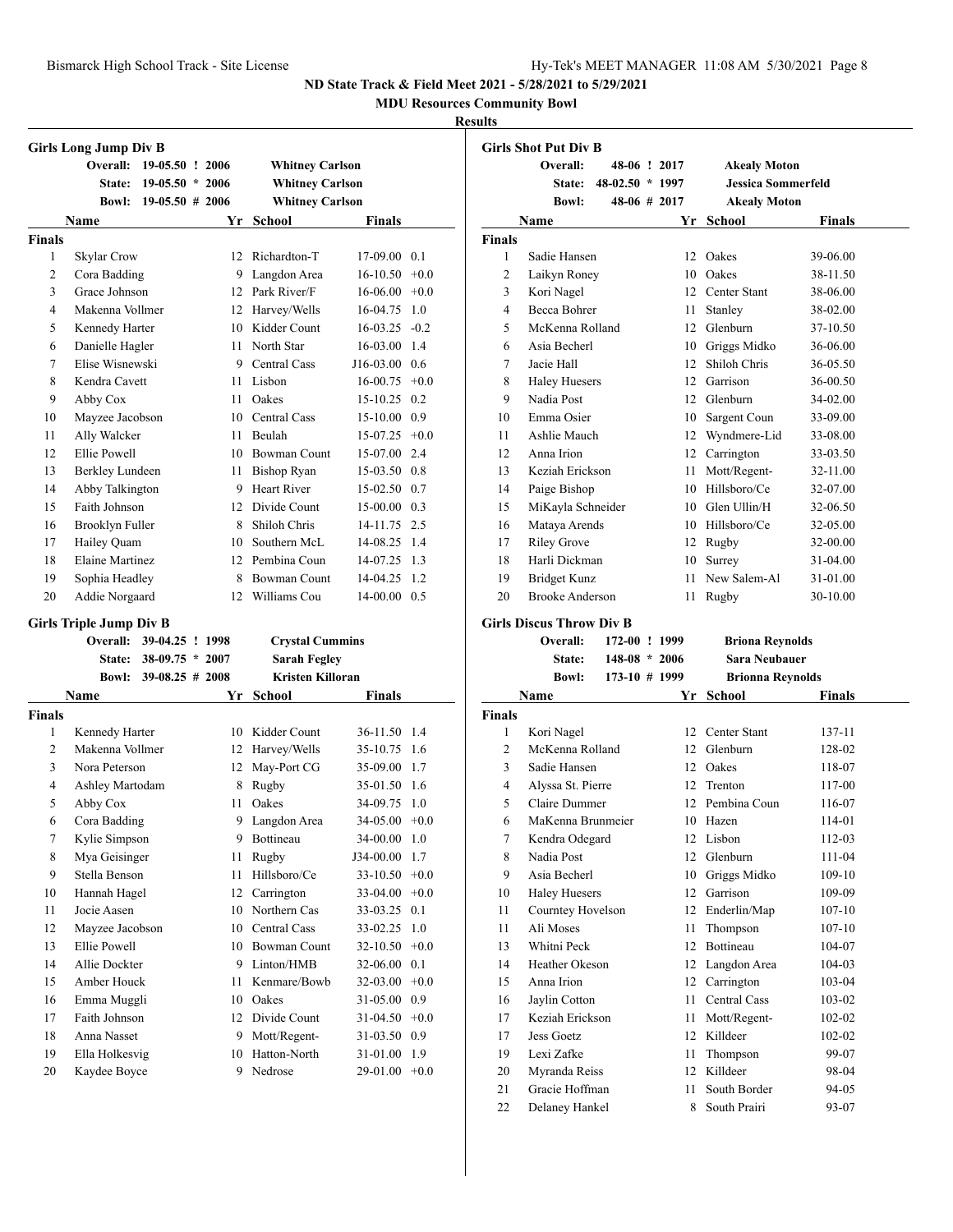## **MDU Resources Community Bowl**

|                | Overall:               | 148-03 ! 2002   |    | <b>Katie Wilson</b>                              |            |
|----------------|------------------------|-----------------|----|--------------------------------------------------|------------|
|                | State:                 | $144-02 * 2017$ |    | Kari Wolfe                                       |            |
|                | <b>Bowl:</b>           | $147-07$ # 2021 |    | <b>Taylor Leingang</b>                           |            |
|                | <b>Name</b>            |                 | Yr | School                                           | Finals     |
| <b>Finals</b>  |                        |                 |    |                                                  |            |
| 1              | Kendra Odegard         |                 | 12 | Lisbon                                           | 142-02     |
| $\overline{2}$ | Kinsey Zuroff          |                 | 11 | Beulah                                           | 132-08     |
| 3              | Morgan Lee             |                 |    | 11 Central Cass                                  | 121-09     |
| $\overline{4}$ | Genevieve Gruba        |                 |    | 10 Enderlin/Map                                  | 116-07     |
| 5              | Callie Hase            |                 | 11 | Linton/HMB                                       | 111-07     |
| 6              | Meredith Romfo         |                 | 8  | Langdon Area                                     | 111-03     |
| 7              | Keziah Erickson        |                 | 11 | Mott/Regent-                                     | 110-04     |
| 8              | Anna Irion             |                 |    | 12 Carrington                                    | 106-02     |
| 9              | Nicole Beckley         |                 | 12 | Griggs Midko                                     | 104-03     |
| 10             | Madison Rafferty       |                 | 11 | Mott/Regent-                                     | $102 - 02$ |
| 11             | <b>Brooke Anderson</b> |                 | 11 | Rugby                                            | 101-09     |
| 12             | Anna Schatz            |                 | 10 | <b>Grant County</b>                              | 101-08     |
| 13             | Terryn Johnson         |                 | 11 | Kindred                                          | $101 - 02$ |
| 14             | Alyssa St. Pierre      |                 | 12 | Trenton                                          | 100-07     |
| 15             | Lacey Bosch            |                 | 10 | Linton/HMB                                       | 99-00      |
| 16             | Tesha Sobolik          |                 | 12 | Rugby                                            | 97-11      |
| 17             | Alexa St. Pierre       |                 | 12 | Trenton                                          | 97-02      |
| 18             | Sadie Hansen           |                 | 12 | Oakes                                            | 96-09      |
| 19             | <b>Riley Grove</b>     |                 | 12 | Rugby                                            | 96-03      |
| 20             | Azalea Jorgensen       |                 | 11 | Oak Grove Lu                                     | 95-08      |
| 21             | <b>Kassity Meade</b>   |                 | 11 | Midway/Minto                                     | $94 - 10$  |
| 22             | Shelby Ruden           |                 | 12 | Des-Lacs Bur                                     | 88-11      |
|                |                        |                 |    | Women - Div A - Team Rankings - 19 Events Scored |            |
|                | 1) Bismarck Century    |                 |    |                                                  |            |

|                  | ,, 0111011<br><b>DIVIL</b><br>TAMIT TAMITTITES<br>17.1 |                |
|------------------|--------------------------------------------------------|----------------|
| $\left( \right)$ | <b>Bismarck Century</b>                                | 138            |
| 2)               | Fargo Davies                                           | 137            |
| 3)               | Jamestown                                              | 85             |
| 4)               | West Fargo                                             | 60             |
| 5)               | <b>Bismarck High</b>                                   | 51             |
| 6)               | Mandan                                                 | 41.5           |
| 7)               | Minot                                                  | 41             |
| 8)               | <b>Bismarck Legacy</b>                                 | 37             |
| 9)               | Watford City                                           | 29             |
| 10)              | West Fargo Sheyenne                                    | 28             |
| 11)              | Fargo North                                            | 21             |
| 12)              | Grand Forks Red River                                  | 20.5           |
| 13)              | Dickinson                                              | 16             |
| 14)              | Shanley                                                | 11             |
| 15)              | Williston                                              | 9              |
| 16)              | Bismarck St. Mary's                                    | 6              |
| 17)              | Wahpeton                                               | 5              |
| 18)              | Devils Lake                                            | $\overline{c}$ |
| 18)              | <b>Grand Forks Central</b>                             | $\overline{c}$ |
|                  |                                                        |                |

| Women - Div B - Team Rankings - 19 Events Scored |    |
|--------------------------------------------------|----|
| Oakes                                            | 66 |
| Central Cass                                     | 64 |
| May-Port CG                                      | 54 |
| Rugby                                            | 52 |
| Beulah                                           | 52 |
| Shiloh Christian                                 | 41 |
|                                                  |    |

| 7) New Rockford-Sheyenne      |  |
|-------------------------------|--|
| 8) Langdon Area/Edmore/Munich |  |